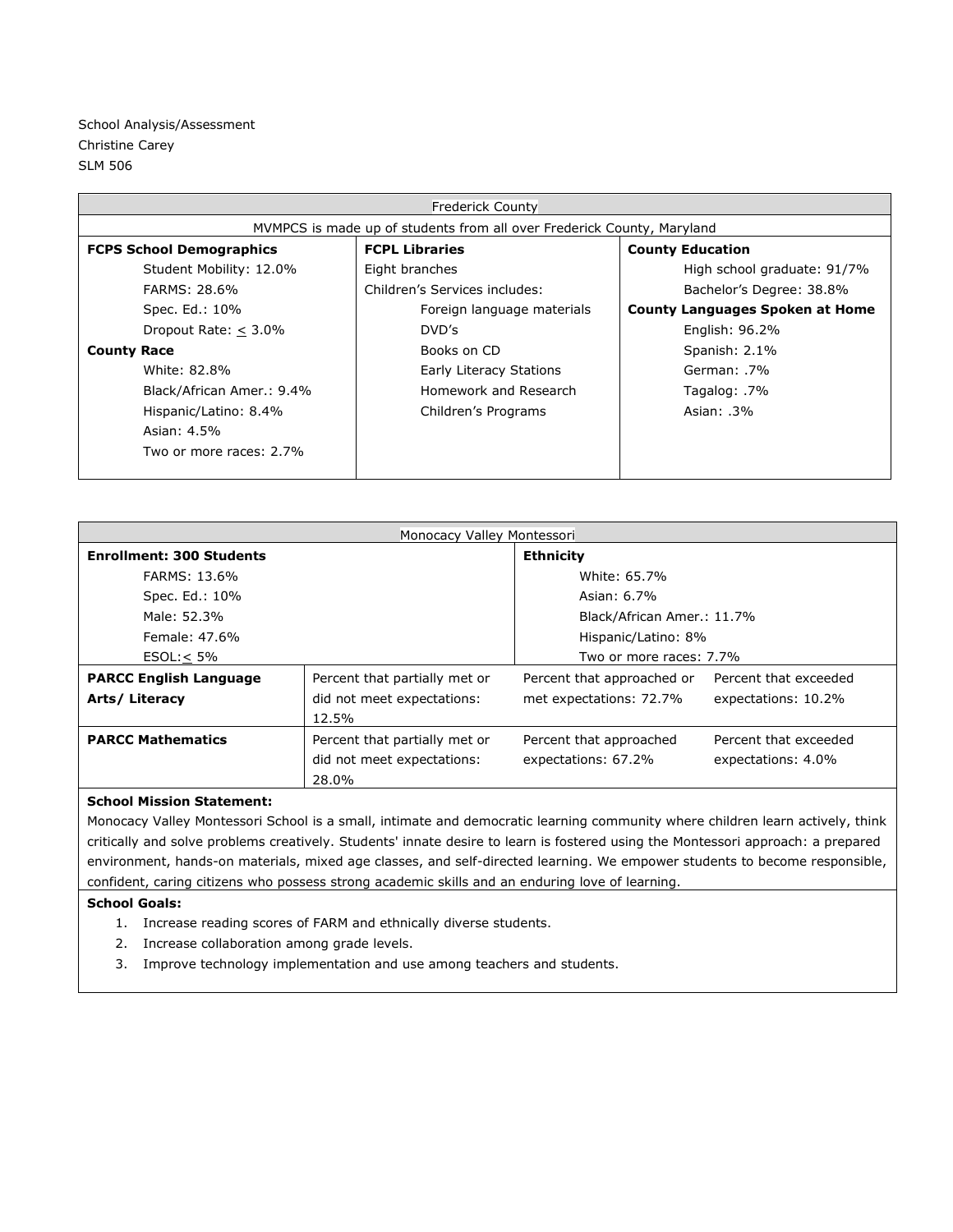## **Analysis:**

AT MVMPCS we have a small collection of books that students can check out. Parent volunteers help check books in and out as well as re-shelve books. At least fifty percent of the books have been donated over the past thirteen years of the school's existence. In the last three years, help has come from a parent who also is a librarian at another FCPS school. She has helped organize the collection, weed out the oldest books, and purchase new books when money is available. Since we do not have a school librarian, circulation data is not available. The primary classes at MVMPCS have regular times to visit the library and check out books. Lower and Upper Elementary, as well as Middle School students visit the library occasionally as needed. C. Burr Artz library is within a twenty minute walk from the school and teachers will occasionally bring small groups of students to check out books as needed.

A school library is, without a doubt, an essential component to any school, and the lack of a real school library has been a point of growing concern for MVMPCS. As the members of the Governing Council begin to discuss building a new school for our growing community, rumblings about including space for a school library in the plans have surfaced. When this happens, the school will need a plan for what materials will be most needed in their new library program.

Gathering data on our school community is essential before deciding what kinds of materials we will need in our library. A library is the heart of the school; we want our students and teachers to be able to find what they need and what they want. A solid library program can improve student achievement and help meet school goals.

MVMPCS is not a tremendously diverse community, although it is still important to ensure there are books that address all of the various races and abilities in our school. Our collection should have a good representation of White, Asian, Hispanic, and African American cultures in both fiction and nonfiction resources. Since one of the school's goals is to improve reading scores for these subgroups, it is especially important to have engaging literature that would appeal to the students who identify with these different races. Since our second highest ethnicity is African American, the librarian should take care to have a good number of quality materials that include African American characters and culture.

Materials that are tailored to our special education needs are also important. We should have a good selection of large print, audio, and digital resources to accommodate those students who could benefit from them. We have a relatively small population of English Language Learners, but it would be a good idea for the librarian to make sure the library has resources in both Spanish and English for those who are. Digital resources are important for both ELL students and special education students because they can allow for enlarging the text or have text to speech features. FCPS has a subscription to Capstone and Axis 360, both of which have several free audiobooks and e-books, but the librarian should consider building up these collections as well.

MVMPCS also has a relatively low percentage of FARMS kids; however, one of our school goals is to increase the reading test scores for these students, so it should be mentioned. The librarian will want to make sure she has a wide variety of engaging fiction and nonfiction texts for these students. Nonfiction books that are easy to rea, loaded with text features, have appealing graphics, and that also support the curriculum will be very helpful to these students who struggle to read. It would be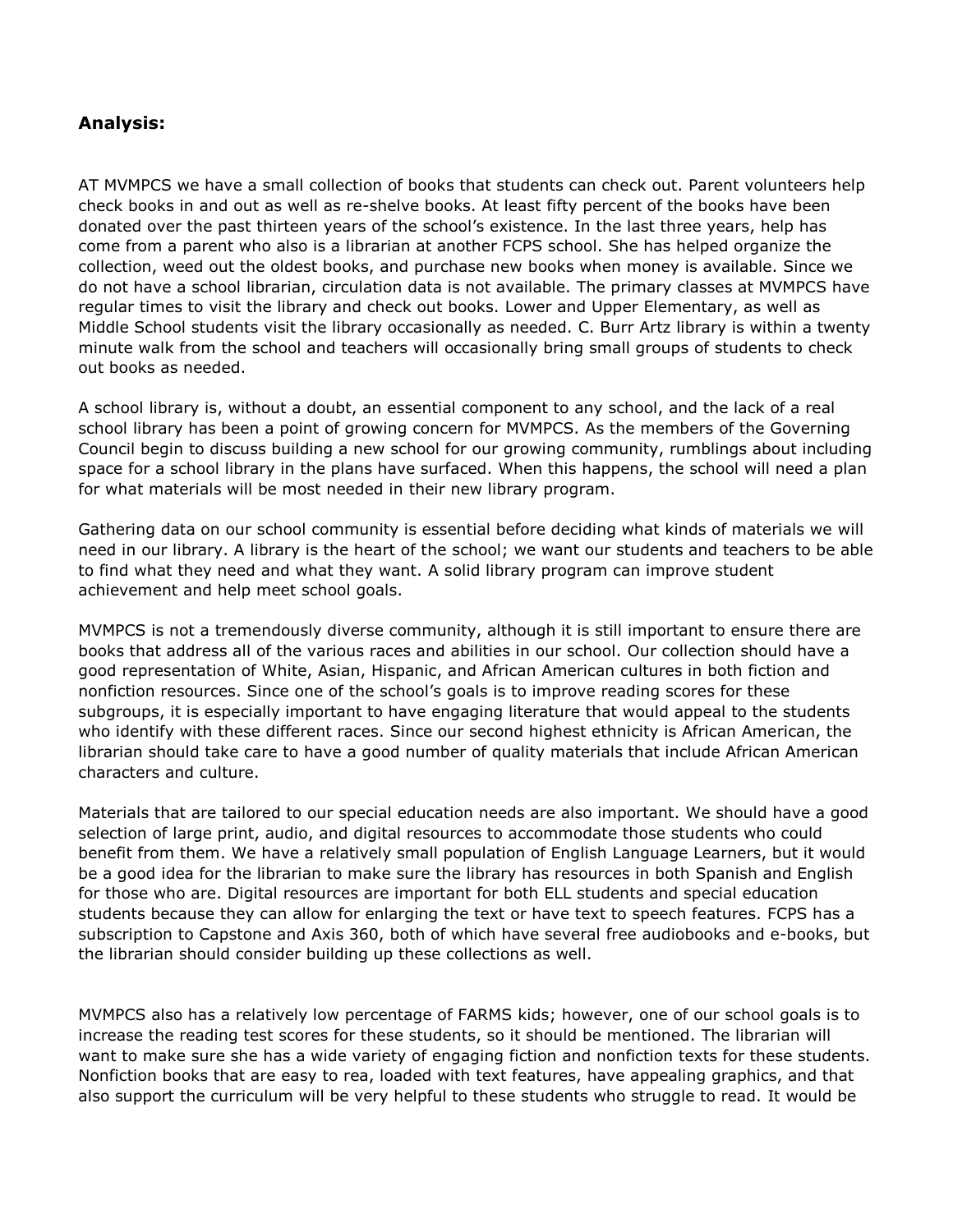useful to have several e-readers that can be checked out by these students as well, since many of them most likely do not have many opportunities to visit their public library.

Historically, MVMPCS has had strong reading test scores. Almost 83% of the students scored at or above the expectation mark for last year's PARCC. Only 12.5% did not meet the expectations, however, these students need support. The librarian should ensure that she has a solid collection of Easy Readers and High/Low books. It would also be a good idea to spend some money on engaging reading materials like graphic novels and comic books. The more proficient readers might benefit from a collection of classic novels and age-appropriate books that have more sophisticated vocabulary and sentence structure. Math scores tend to be lower at MVMPCS because students spend a great deal of time working with materials in the elementary level and aren't always prepared for the abstraction the state tests require. The librarian should make sure there is a good size collection of books to support the Common Core math curriculum. Books on measurement, geometry concepts, and number sense could really help teachers supplement their curriculum.

The mission statement of MVMPCS says that they are "a democratic community where children learn actively, think critically, and solve problems creatively." This statement almost screams for the new library to have a Maker Space. The school librarian should make sure she has a place full of materials that encourage students to live the words of the mission statement. There should be a 3D printer, audio/visual equipment, and laptops for students to express themselves and learn creatively.

Frederick County is comprised of a majority white, English-speaking, working class people. The mobility rate is only 12% for the entire county, even with Fort Detrick being the largest employer in the county. Many of the students in MVMPCS will leave to attend a regular middle school and all of them will eventually attend a regular high school where the graduation rate is 92%. Students need to be proficient in the latest technology so they are prepared for their next school as well as for their future careers. FCPS uses Google Apps for Education, so it would be a good idea for the librarian to ensure that there are Chrome Books available for students to use. She should also have eBooks and tablets available for check out.

Finally, since MVMPCS is also a Montessori school, the collection should reflect their unique values and curriculum. Community service, responsibility, independence, cooperation, peace, and strong community are several core values of a Montessori curriculum. Books that place emphasis on these values should be a large part of the collection. Montessori teachers deliver "Cosmic Education" to their students where they start with a big picture study of the Universe and move to increasingly specific studies of the solar system, the Earth, and life on Earth. They study astronomy, geology, geography, biology, history, and cultures. The library should be stocked with books on the Big Bang, creation myths, life cycle of a star, volcanoes, evolution, early humans, ancient civilizations, cells, five kingdoms of life, and the rock cycle. There should be both fiction and nonfiction literature representing as many cultures as the librarian can find. The librarian should also work hard to find out what the students' interests are so that she can order materials that will help them solve their curiosity and love of learning.